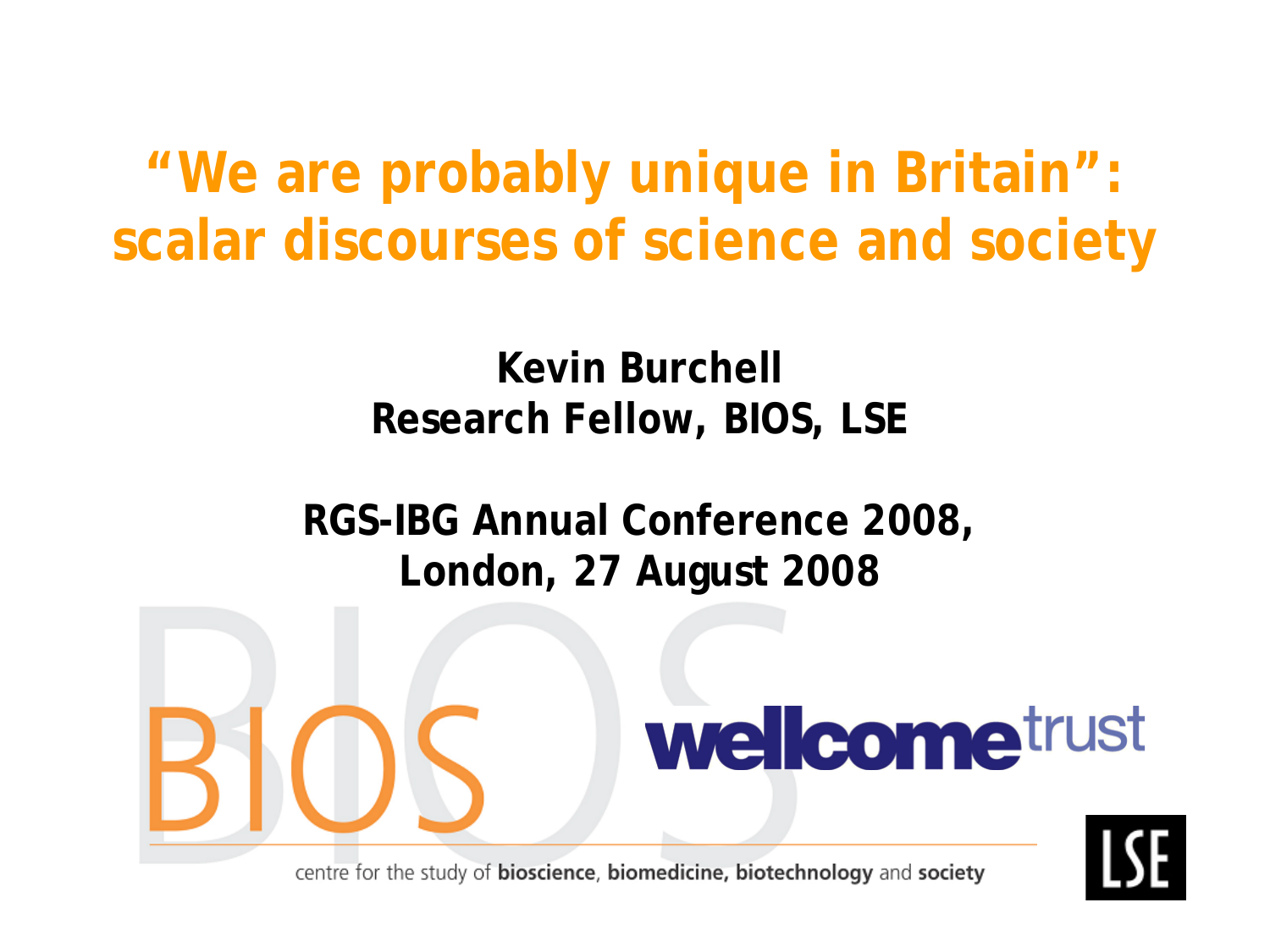# **Objective**

- How is scale employed in UK discourses of science and society?
	- UK government documents
	- Interviews with UK scientists, especially a senior scientist/clinician in north east England

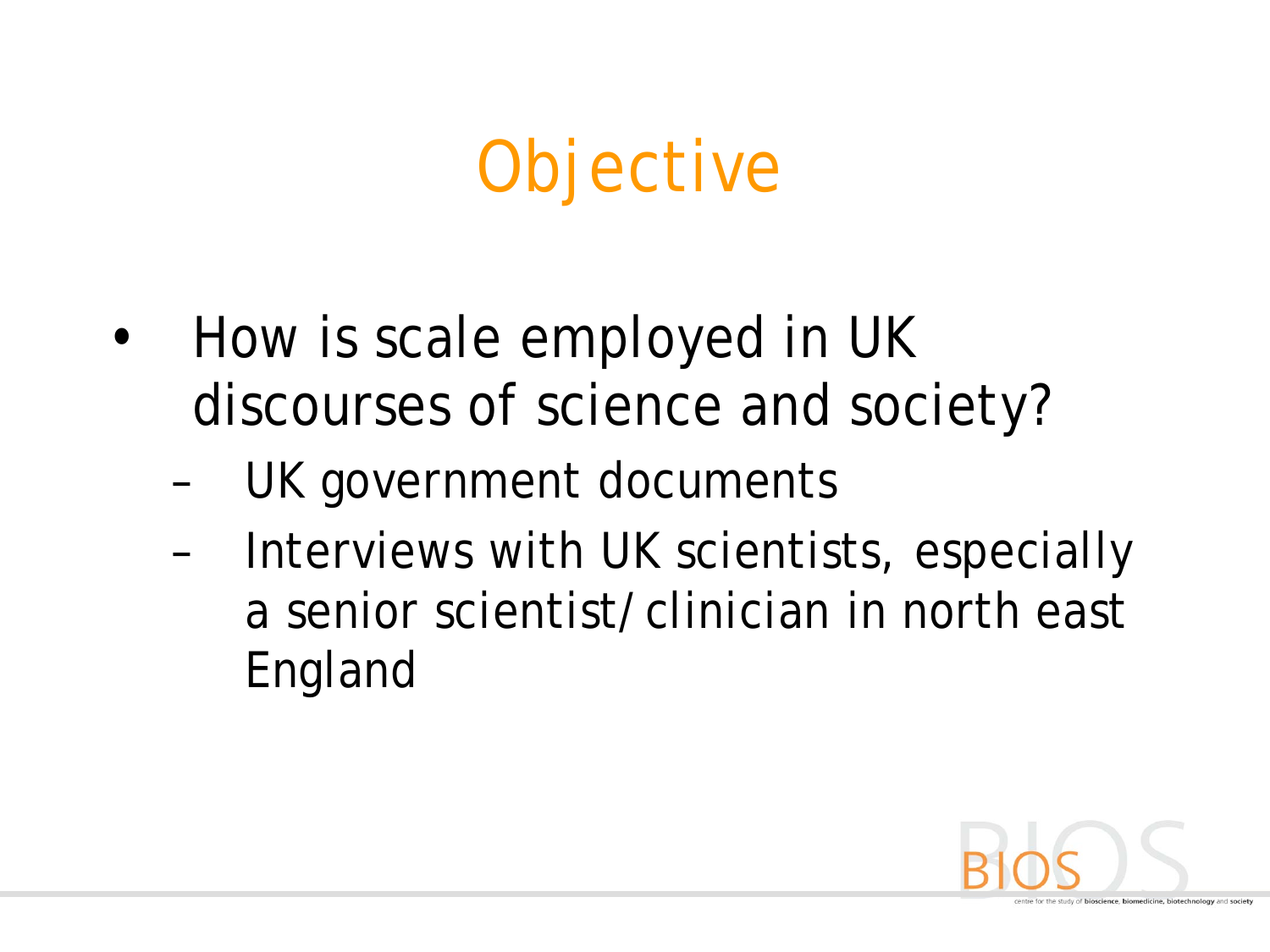## Scale

- A relatively unsophisticated conception: 'the level of geographical resolution at which a given phenomena is thought of or acted upon' (Agnew 1997 p.100 in Brenner 2004 p.9)
- Scale is always multiple and emergent (not pre-given) (Brenner)
- Contemporary importance of city-region and national scales (Brenner p.3)

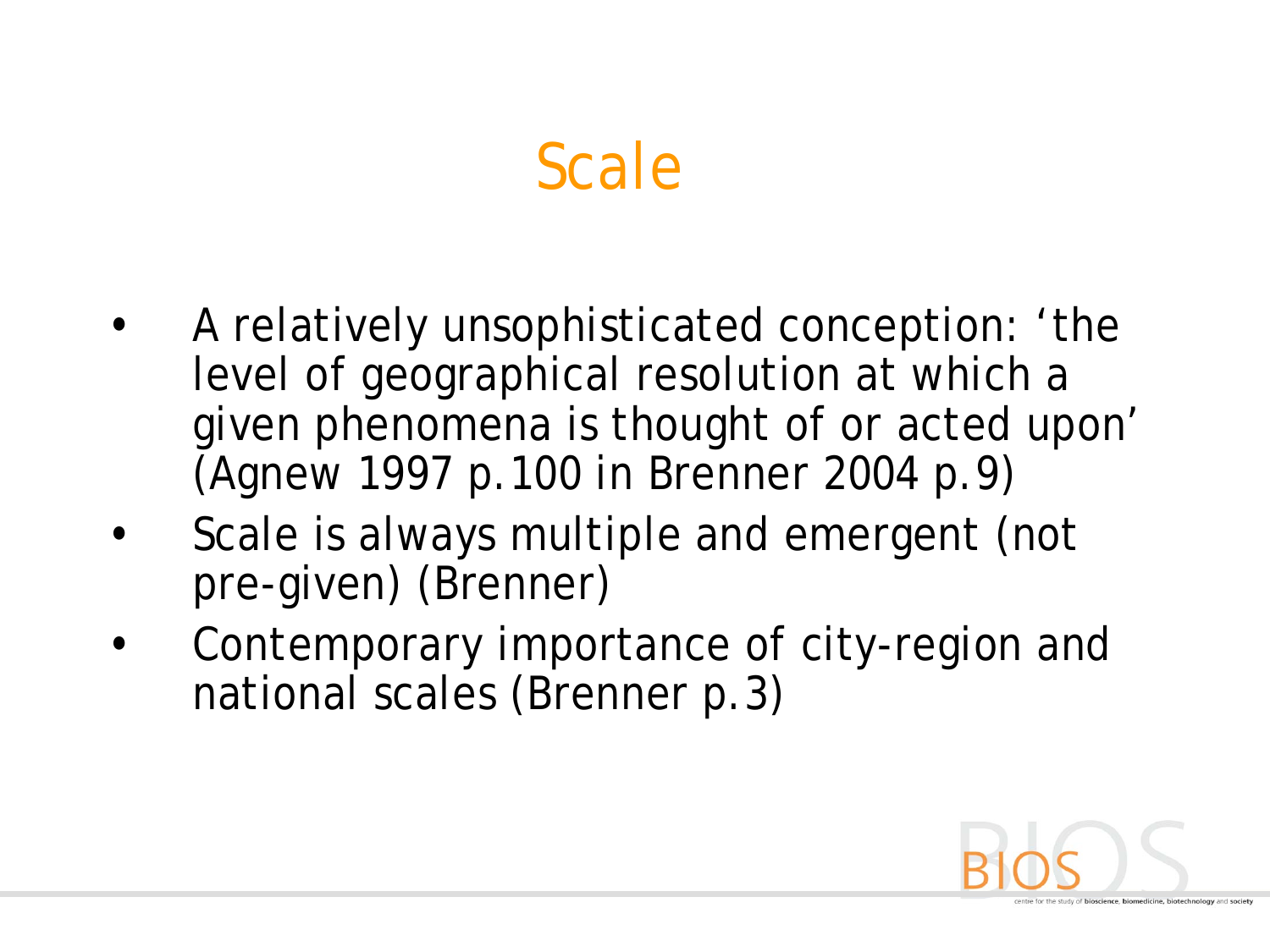## **UK government**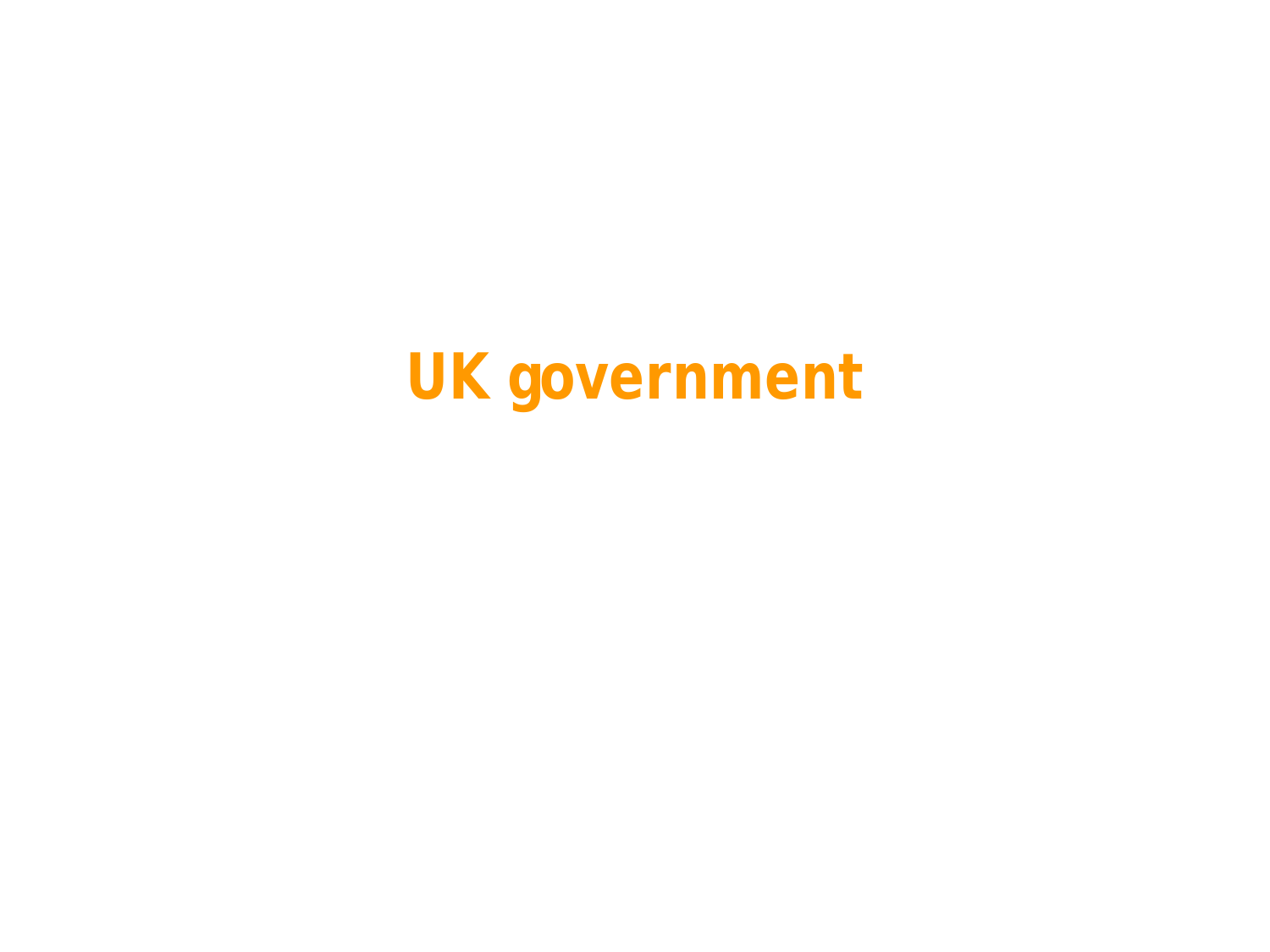### *Global* vision of competition; *national* imperative of innovation

"The Review examines the role of science and innovation in ensuring the UK remains competitive in our increasingly globalised economy." (*The Race to the Top*, Lord Sainsbury 2007)

"To raise productivity, foster competitive businesses, meet the challenges of globalisation and to live within our environmental and demographic limits, the UK must excel at all types of innovation." (*Innovation Nation*, DIUS 2008)

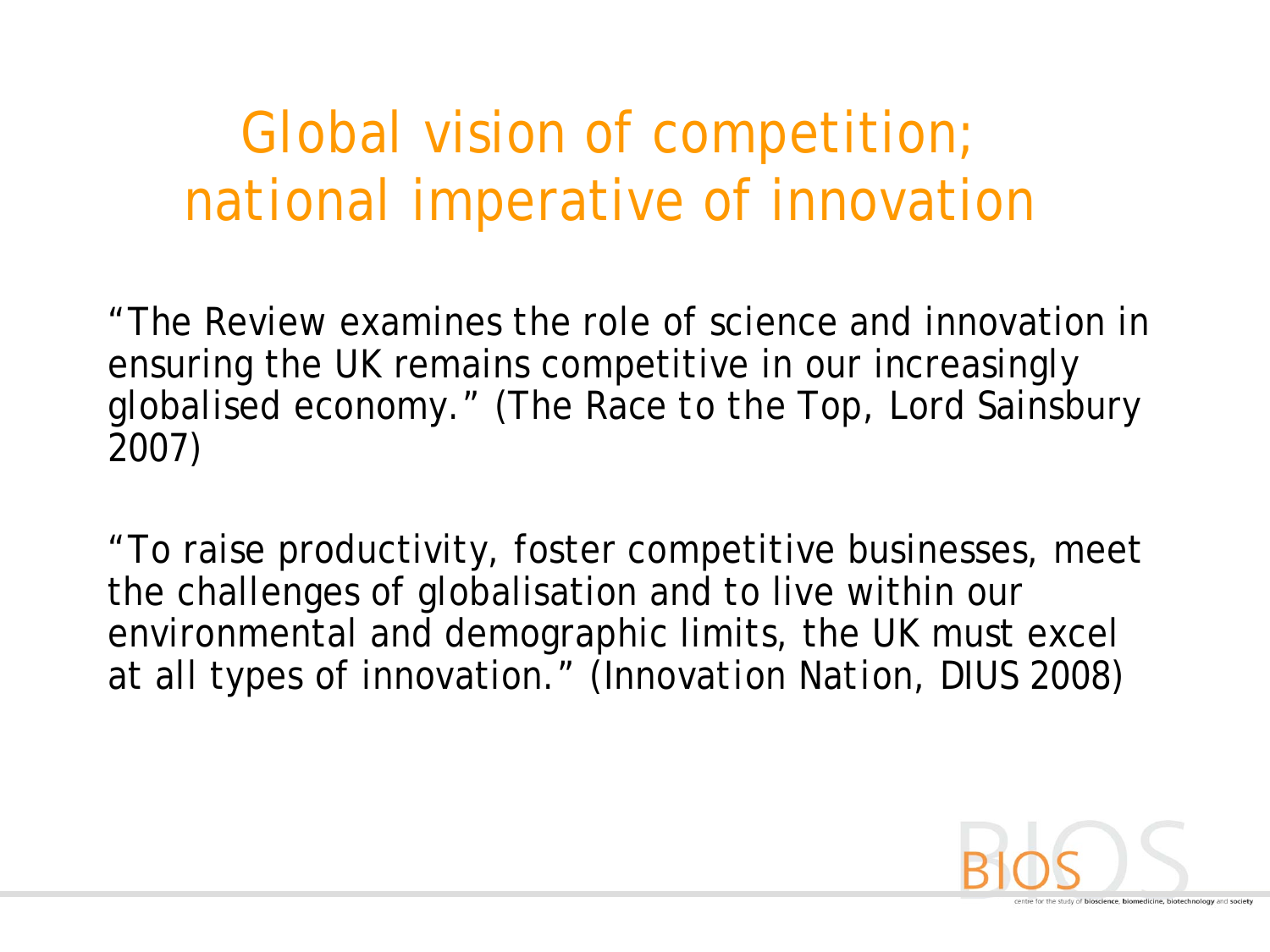### *National* imperative of innovation

- As Matthew has discussed
- Geographically and institutionally distributed implementation

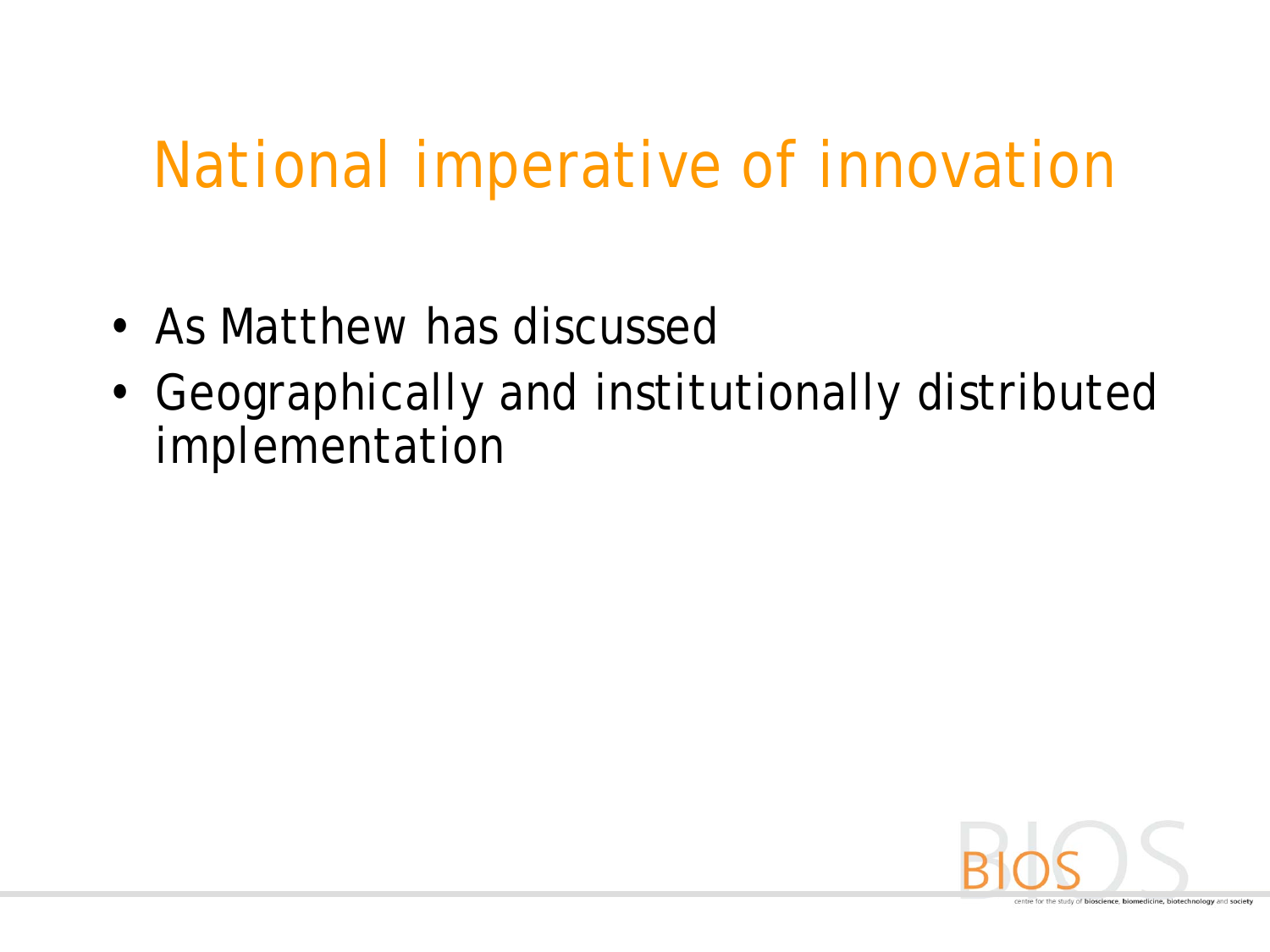#### *National* imperative of innovation; *national* imperative for society

"The Government believes that if the UK is to take full advantage of the opportunities for creating wealth and improving quality of life offered by scientific discovery and technological development, it is crucial that we develop new approaches to bring scientists and the public together in a constructive dialogue to explore emerging issues" (OST 2006 p.1).

"A new vision: a *society* that is excited by science, values its importance to our social and economic wellbeing, [and] feels confident in its use..."

"We believe there is a need for *all citizens* to be fully engaged with science and to understand the nature of science better. *Everyone* should have the opportunity to play a relevant part in making the best possible decisions for public policy through engagement with science" (DIUS 2008 pp. 15 & 21).

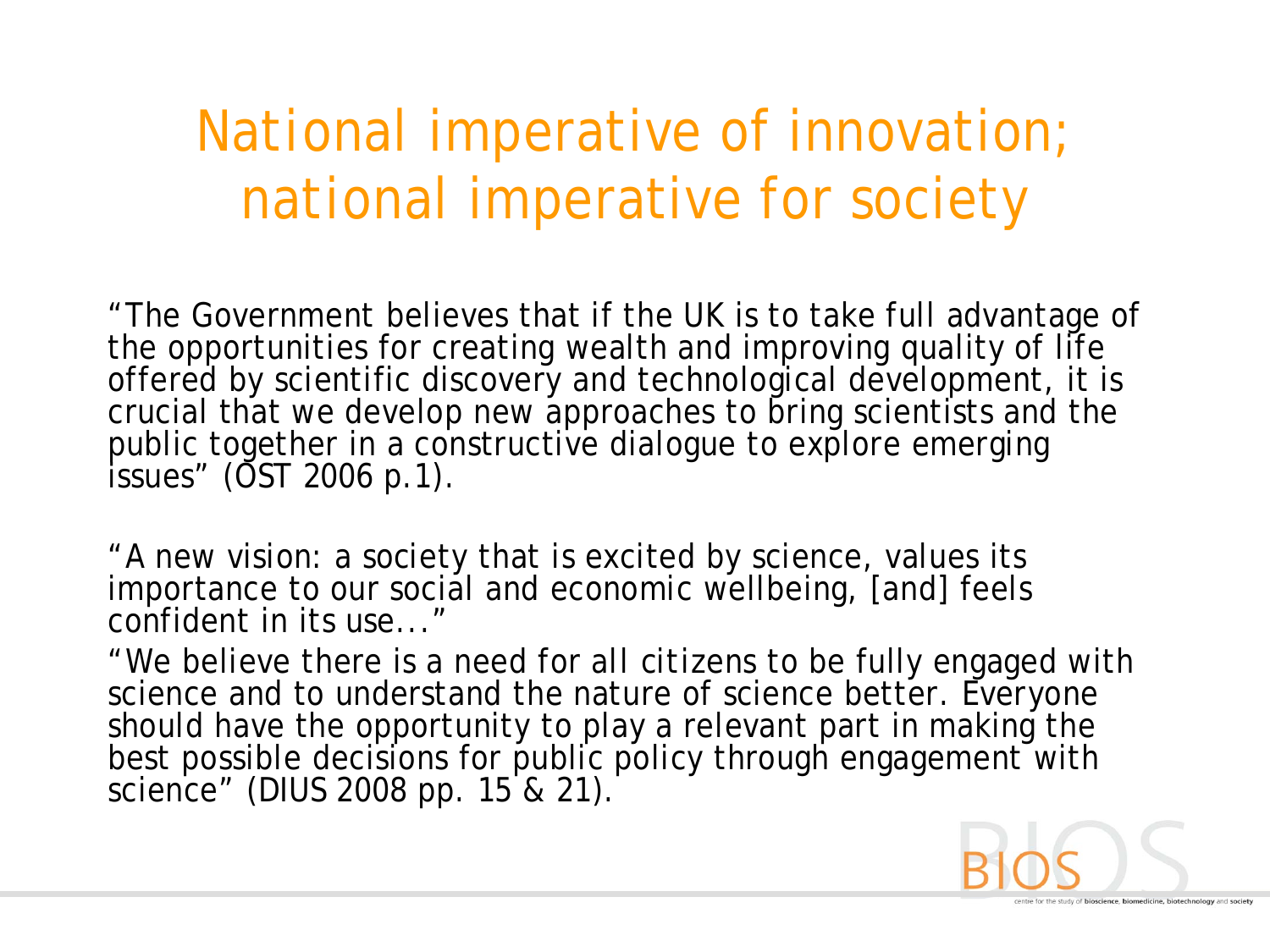### *National* strategies for society

- Sciencewise (public dialogue) (DIUS)
- Public attitudes surveys (RCUK/DIUS)
- The BA (science communication) (DIUS)
- The Beacons for Public Engagement (RCUK/HEFCE)
- Science RCs Science and Society programmes
- 'Slave' (Donovan) ESRC programmes and networks (DIUS)

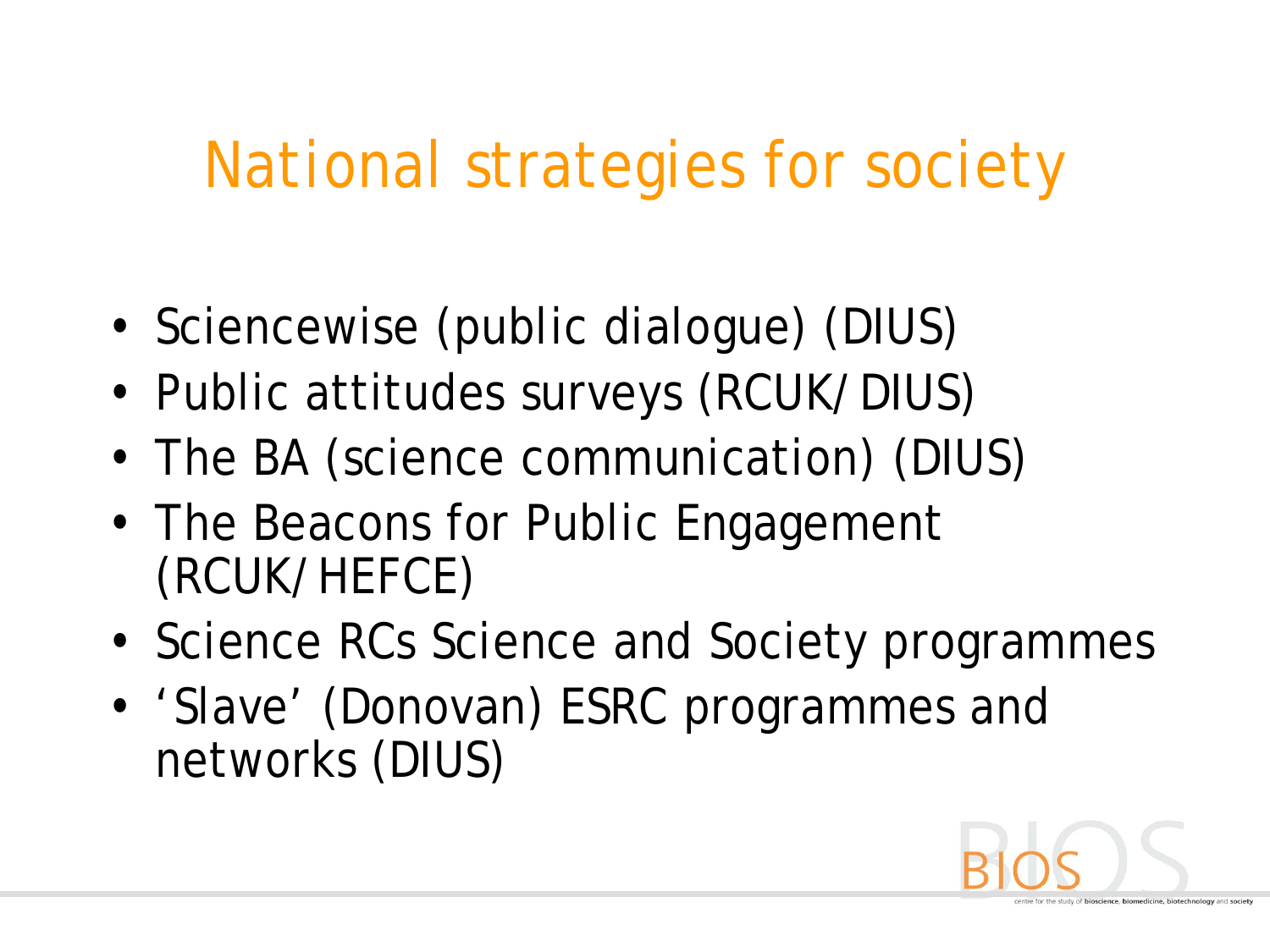# Implementing national strategies for society

- Homogenised society; geographically distributed implementation
	- Info in: representativeness and legitimacy
	- Info out: coverage
- Institutionally distributed implementation
	- Government intermediary bodies
	- Commercial and not-for-profit organisations of various stripes
	- Higher education institutions

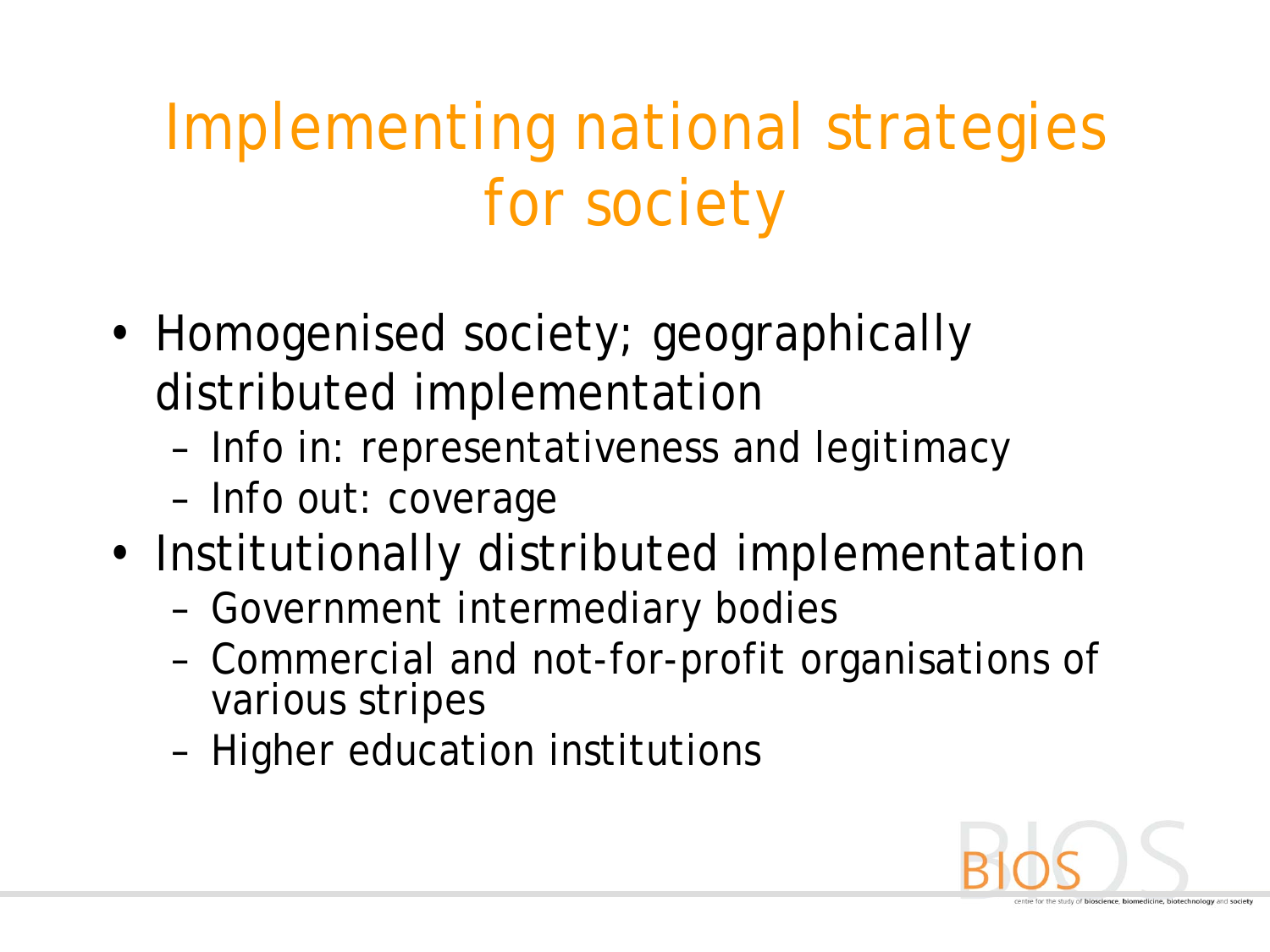#### **Interviews with scientists**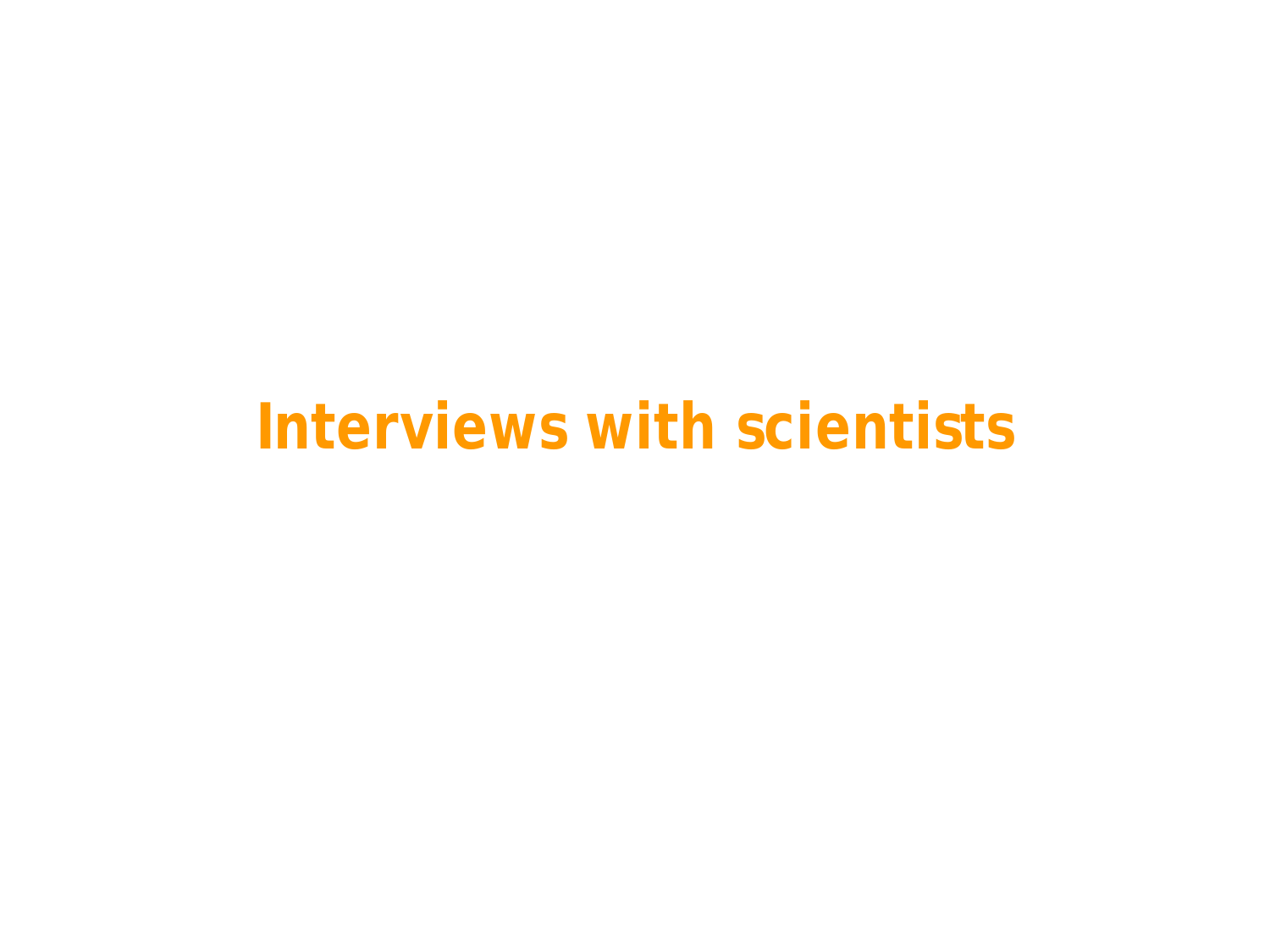### ScoPE

- Scientists on public engagement
- Funded by **wellcome**trust
- Sarah Franklin and Kerry Holden
- Interviews with 30 life scientists, May 2007- June 2008
- National conceptions of science and society

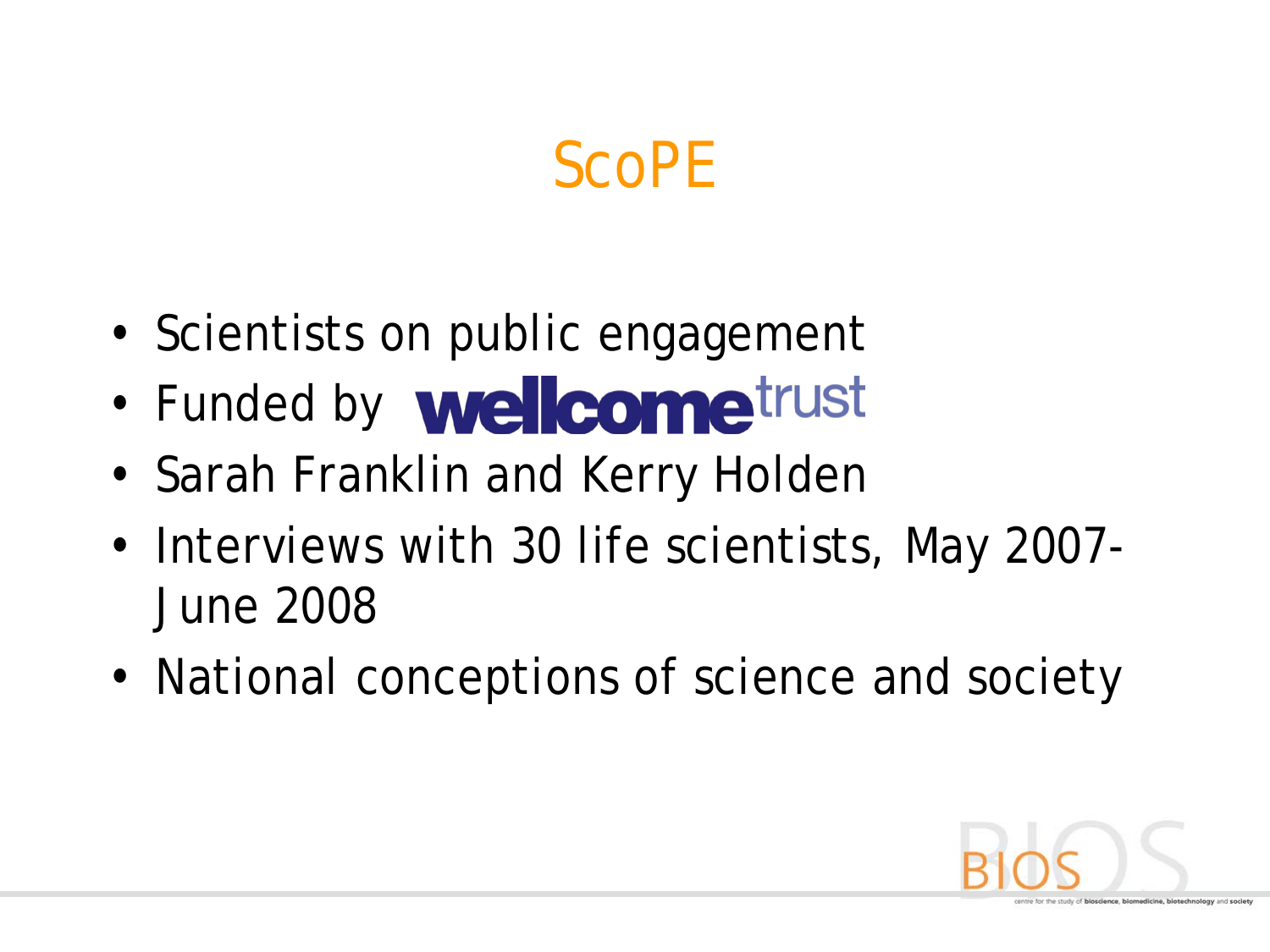### Except for John Burn

- 13 February 2008
- Medical Director and Head of Institute of Human Genetics, University of Newcastle *and* Executive Director of the Northern Genetics Knowledge Park
- Highly conspicuous interview for its uniquely strong emphasis on a distinctive city-regional identity
- History, science, relationships and public
- The national becomes a facilitator (or not) and a reference point

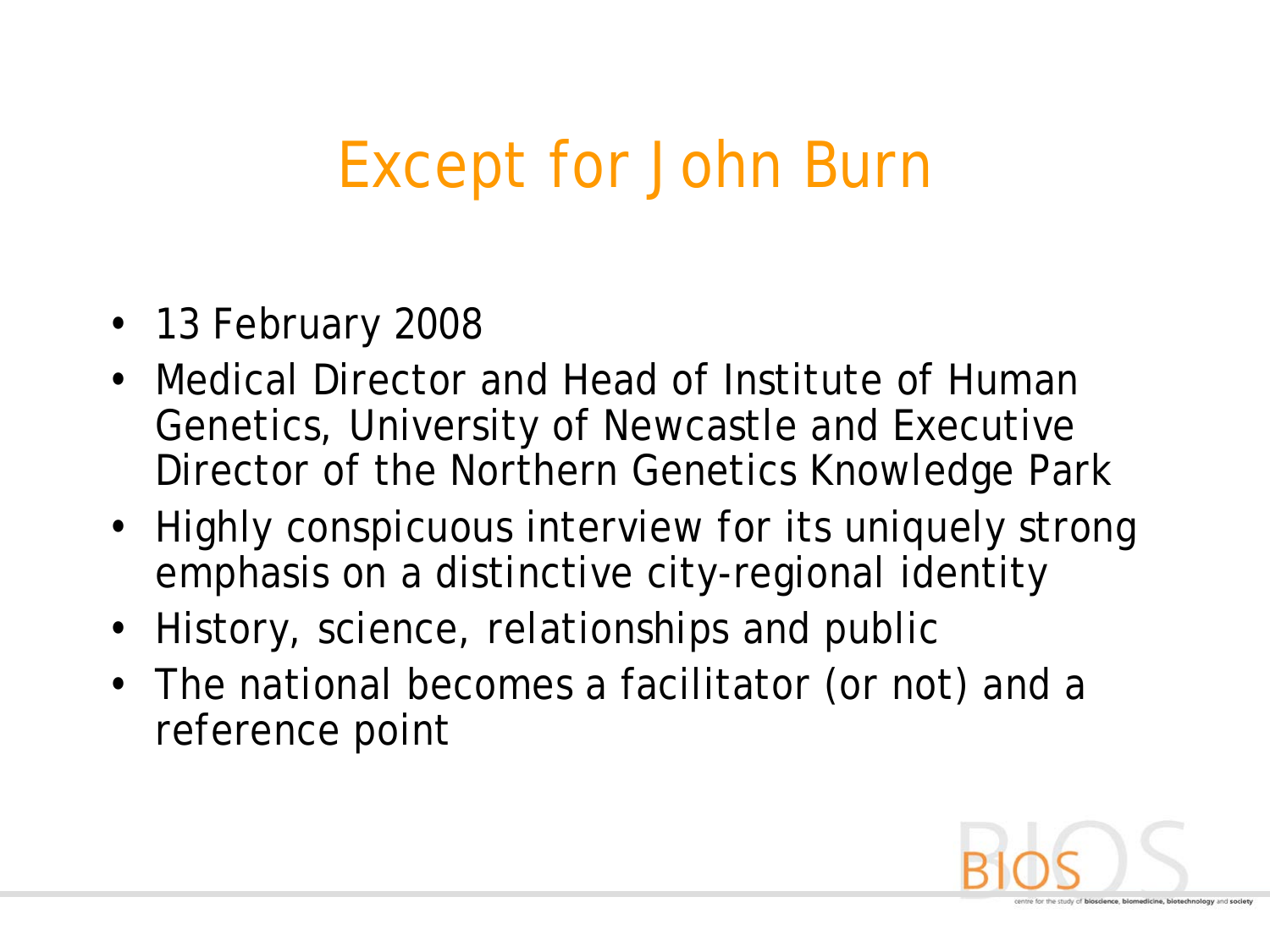### Science as regional regeneration

"Well, I think that there is another dimension to it in the North of England, and that is that we have just come out of 100-year recession. We did the soup-kitchens and the Jarrow hunger-marches when all of our industry collapsed at the beginning of the 20th Century. We kind of recovered into a rather grey zone of inadequate resources until Margaret Thatcher came along and wiped out all of our industries at a stroke."

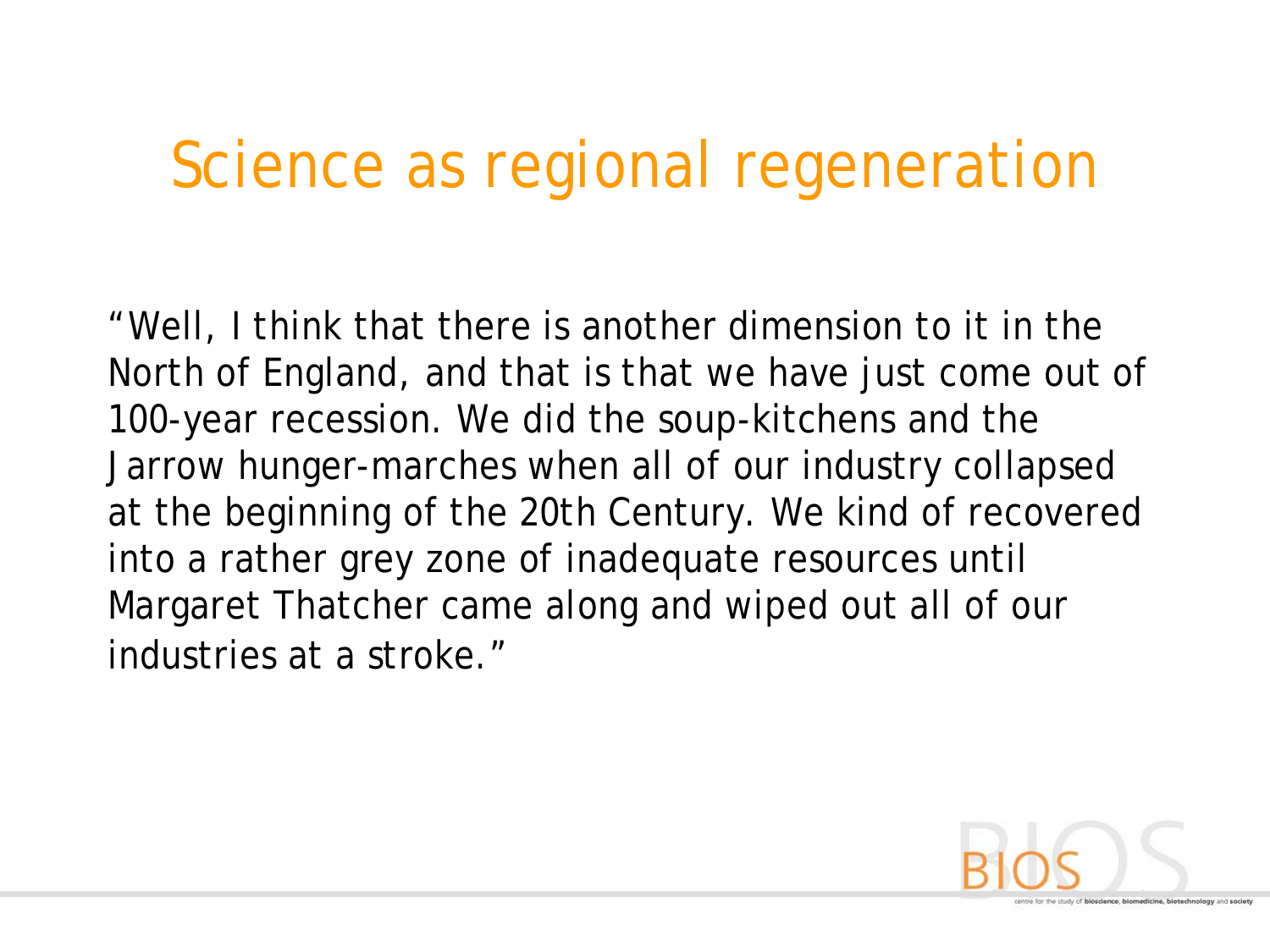#### Science as regional initiative

"So [the government] started putting in this these development corporations into the riversides to try to regenerate, and the Tyne Wear Development Corporation owned this site, …and I teamed up with the guy who used to run the development corporation and cut a long story short we basically put a combined bid to the Millennium Commission to build this development ."

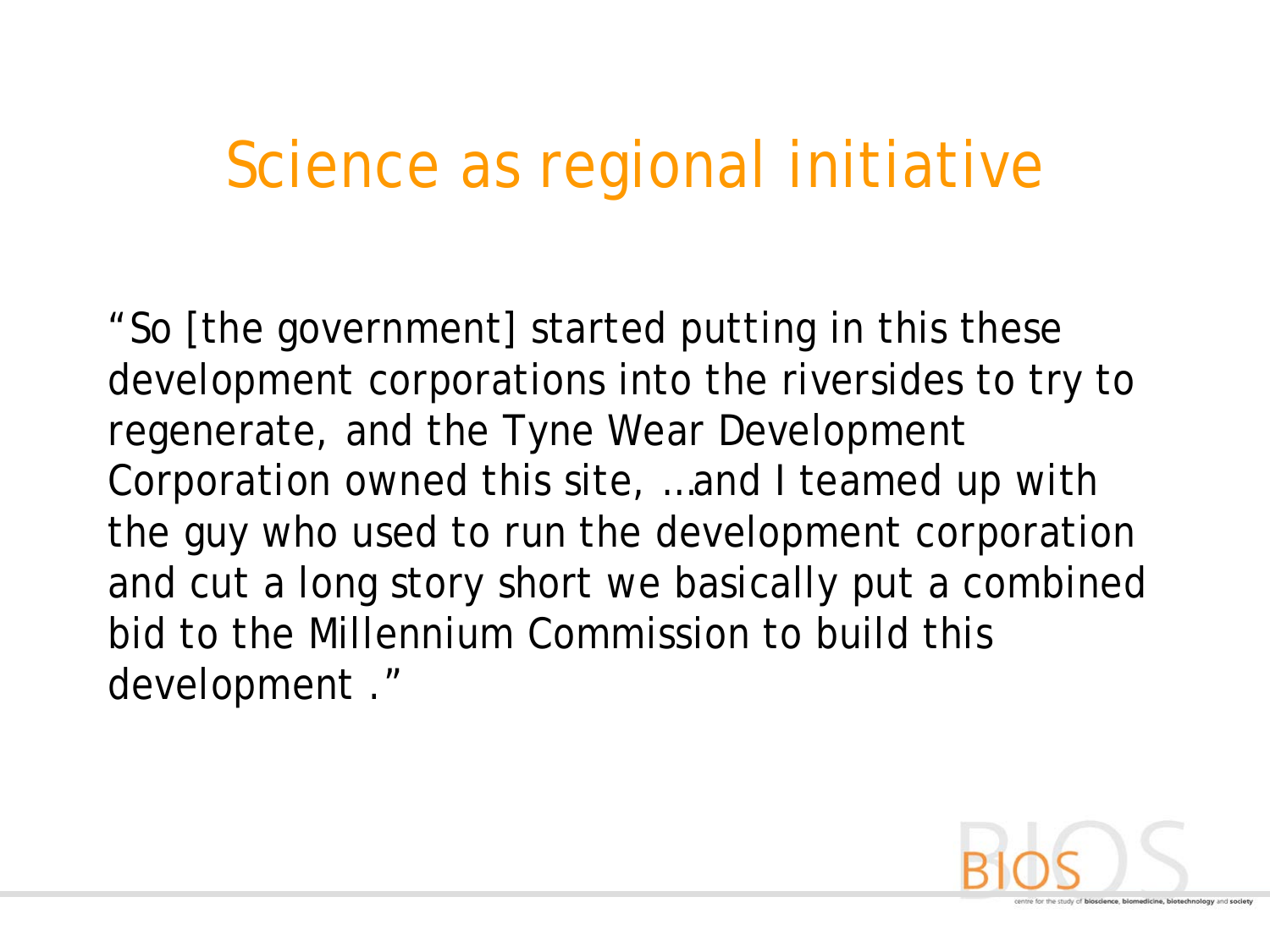#### National facilitation?

"But we succeeded, despite the best efforts of the civil servants to do it down, because in the typical British manner … [they] said, 'well let's actually give you half the money and you find the rest. That way we can be confident that you're trying hard.' What it effectively did to most of the Millennium Projects, was that it destroyed them because they couldn't raise their money fast enough."

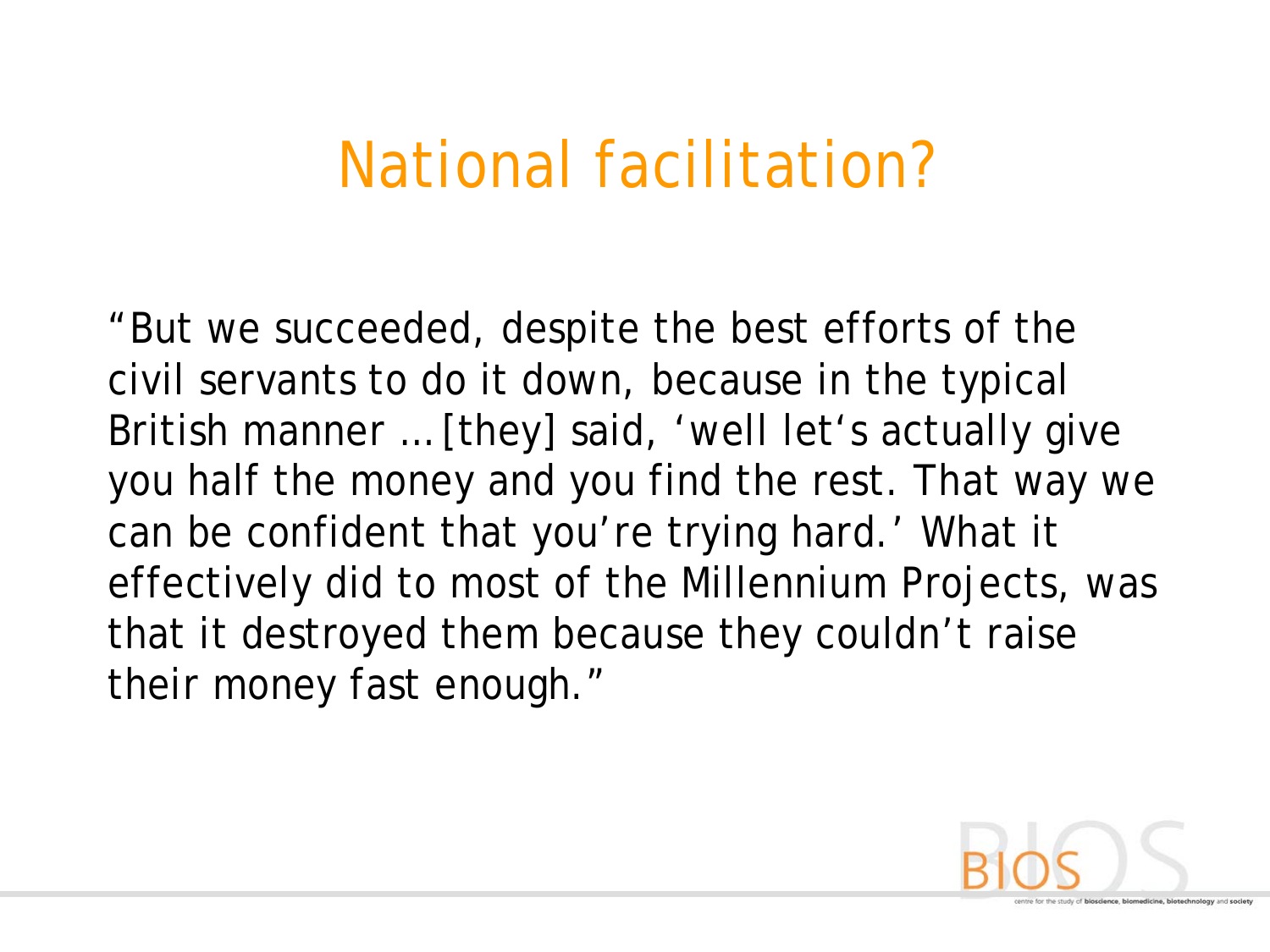# Challenging notions of a homogeneous national public

"I think what's happening now is that the North East and particularly the Newcastle population have become very proud of their science, so now we do things that are better than London, Oxford and Cambridge. …. Whereas the people of the North-East are rather more utilitarian in their approach to these issues and just say, does it work, we'll do it, it looks okay to me, and they trust the doctors and the researchers in the university, many of whom are from the North-East, to get on with it."

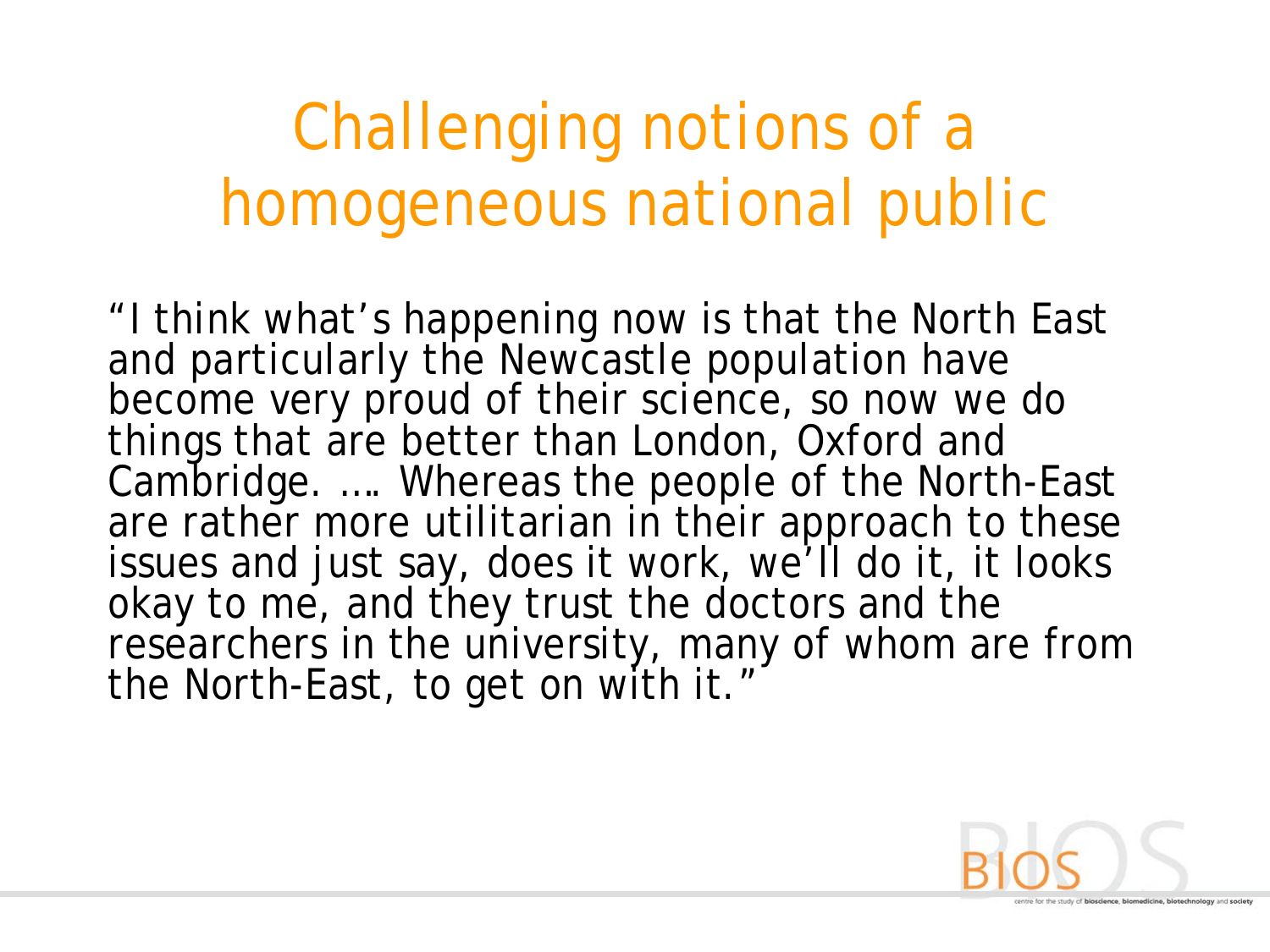# Challenging notions of homogeneous science-society relations

"We are probably unique in Britain, and perhaps worldwide, in the degree to which what we do is done in public. Our centre is a very large bright-blue building, next to the central station, in the middle of the city, and is a 15 minute walk away from the hospital and the university, so we are out in public gaze. More than that, we actually built children's laboratories into this building. … On top of that we have our very own Visitor's Centre, which is part of our Millennium landmark project … the Catholic Bishop actually speaks on our behalf, because we engage with him, and … I am giving a talk on genetics to the synagogue shortly, so we're actually embedded in our city and the city, interestingly, had increasingly take pride in us."

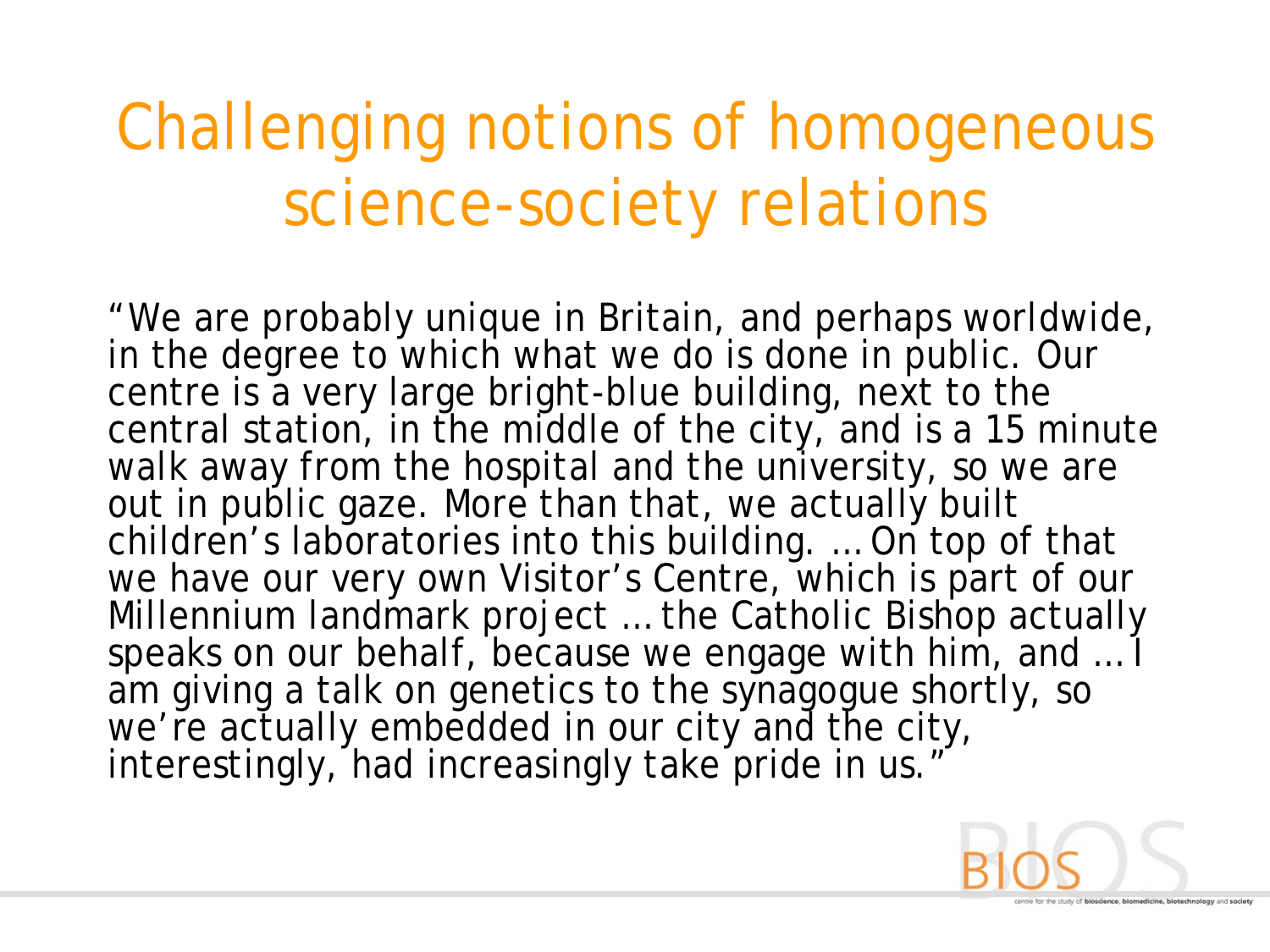# Is it the NE that's different, or is it the SE

"I think what I am describing is the real world. I think what I am describing would be good in Crewe, and York and Leicester and most places. I think that the public debate tends to be very skewed towards the Today Programme [BBC Radio 4 flagship] and Oxbridge and so on. I think it is true that the people of Oxford, Cambridge and London think they represent Britain. Actually, they represent the people of Oxford, Cambridge and London. I'm perfectly happy to operate in that environment, but I see it as an extremely artificial one and not as representative of modern Britain."

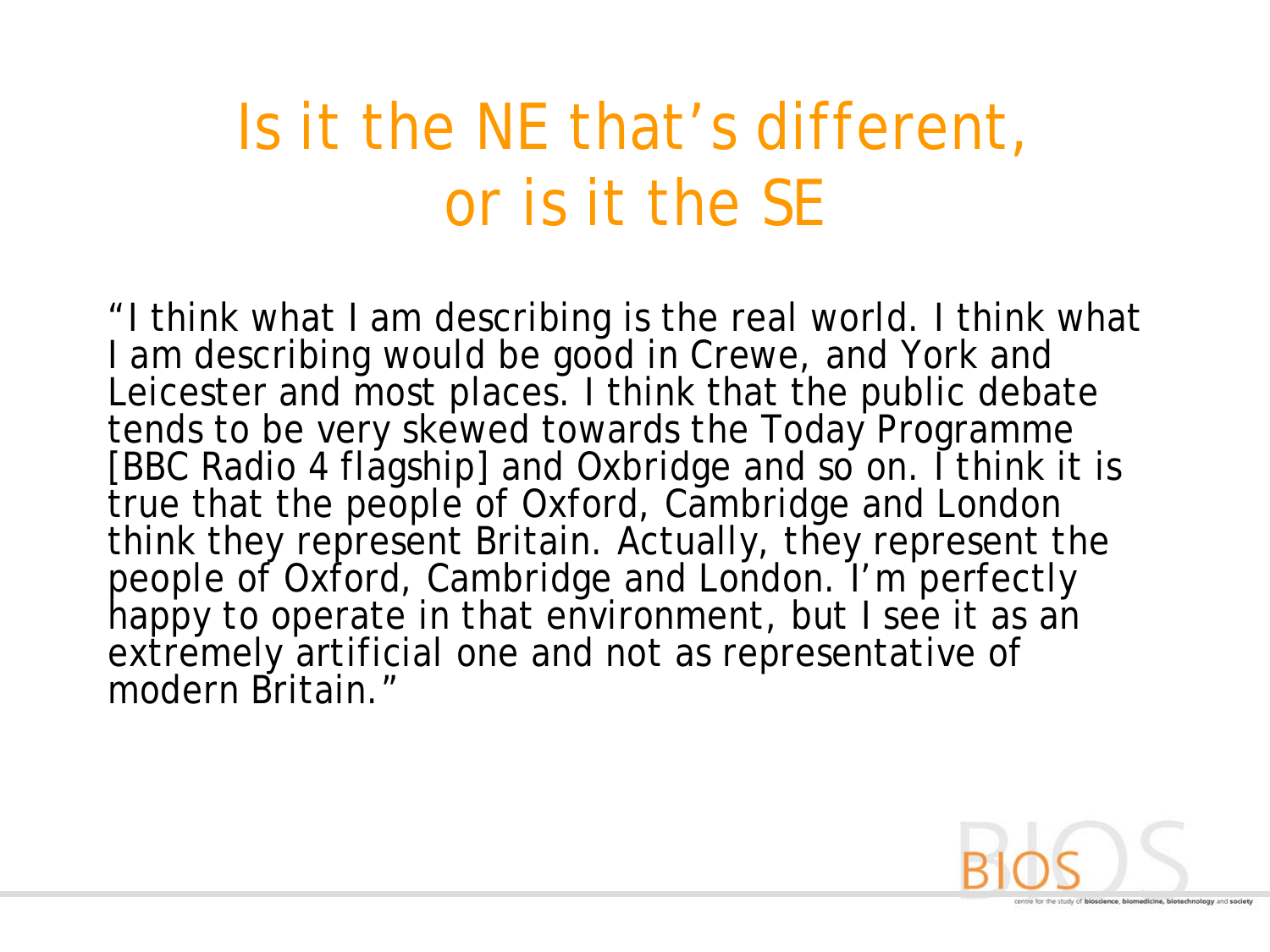# Concluding thoughts

- Both analyses suggest that with respect to science and society issues – Brenner is correct to emphasise the importance of the city-regional and national scales
- City-regional identity can be an important factor in conceptions of publics, and science-society relations
- Conceptions of nationally homogeneous publics, and science and society relations, can be challenged
- Regional variations in this regard might be a fruitful line of enquiry